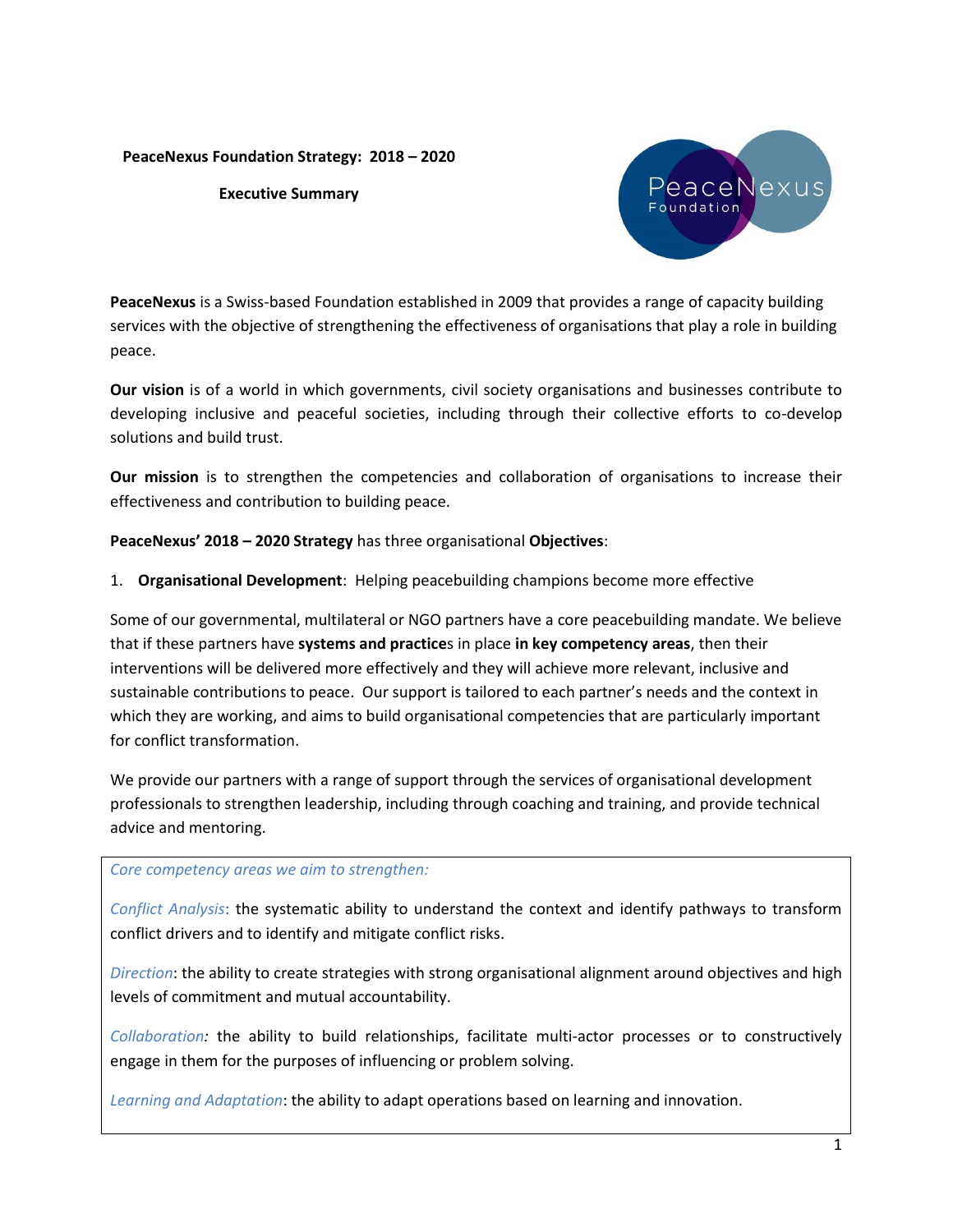2. **Conflict Sensitivity**: Helping organisations working in conflict settings to be better able to contribute to peaceful change

We also work with non-governmental, governmental and business partners operating in conflict affected areas who work towards humanitarian, economic development or business objectives. These partners seek to maximise their contribution to preventing conflict and promoting social cohesion. We believe that if these partners have core **conflict analysis** and **learning and adaption** competencies, they will be better able to function in a way that reduces the risk of unintentionally exacerbating tensions and increase their impact on social cohesion. We also recognise that institutionalising these capacities requires strong **direction** and **collaboration**.

We provide our partners support to develop systems to better analyse the context they are working in, help them identify and respond to conflict risks, and to be more accountable and responsive to the communities they are working in and with.

# 3. **Inclusive Dialogue with Business**: Supporting collaborative solutions to local peacebuilding problems

Economic development has a high potential positive impact on peacebuilding, but it is also often a source of conflict. In complex contexts, these challenges cannot be resolved by a single actor, but require a collective response that brings companies, communities and governmental actors together. We believe that that if we strengthen the **quality of the process** and the **capacity of participants to engage in informed dialogue**, we will create the pre-conditions for participants to co-develop solutions and increase the sustainability of the decisions reached.

We provide our partners with facilitation, mediation and process design skills for convenors and facilitators. We help community representatives to engage in dialogue processes, to build stronger links with their constituencies and present their perspectives effectively, and support joint fact-finding research as part of a dispute resolution process. We advise national initiatives or international organisations who support multi-actor dialogue and dispute resolution processes.

### **Our Regions**

We work with a mix of international partners and local partners in four regions of West Africa, Western Balkans, Central Asia and South-East Asia. All regions have a history of violent conflict and all remain fragile to re-lapse or new threats. At the same time we choose to work in places where we can add value. This means that the areas in which we work have a local ecosystem of committed organisations and that there is sufficient political space for them to play a meaningful role. We also choose areas that are under-served by donors and/or where we can fill a niche that complements the work of other actors. Two thirds of our projects are currently with local partners, and we expect this proportion to increase. From 2018 to 2020 we aim to have (had) 50 local and 25 international partnerships.

We work to strengthen the capacity of selected international organisations that have a strong peacebuilding impact in a number of fragile states and are well positioned to influence the policy of donors and multilateral organisations. We see these partnerships as critical to improving international support for local peacebuilding efforts.